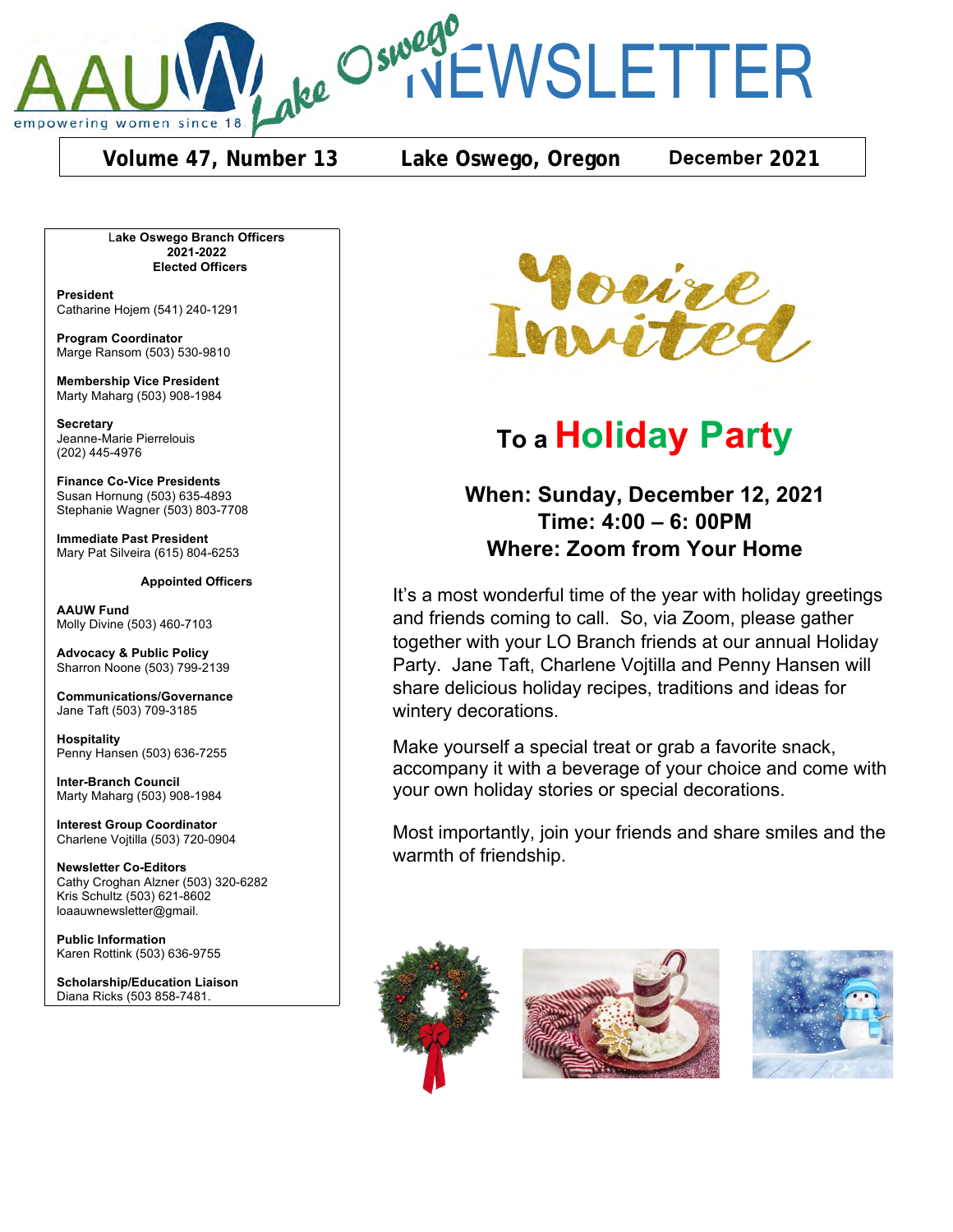#### **Connections** Catharine Hojem



As I write this for the upcoming newsletter, it's early November with Halloween decorations still on many front porches, soon to shift into holiday wreaths. While walking our yellow lab, Gil, I see the leaves seem more outrageously spectacular than ever, or perhaps I'm just *really* noticing them. Gratitude has become a pretty contagious mindset, and I find myself applying it often throughout the day. I may have to acknowledge the pandemic for this heightened awareness of our surrounding beauty.

My husband's family is largely Norwegian, coming from the small village of Hojem which means "high hill." Not really "practicing" Norwegians, except for some red haired sons and a male preference for stoicism, we have been largely unaware of any Scandinavian cultural values. Until, that is, our daughters-in-law began giving us books about *hygge* (pronounced hyoogeh).

There is no single equivalent word in English but you might be surprised to find how much you have already been practicing it in this year and a half as you've found creative ways to make being a homebody pleasant. The closest word is "cozy". *Hygge* is about simple comforts. It about one's connection to family, friends, and nature. Simplifying by eliminating non-essentials leaves room for the most important basics, relationships to people and the environment. Norwegians spend a good portion of each day outside regardless of the time of year with "There's no such thing as bad weather, just bad clothing" as a motto. They are physically very active but return to simple homes, with warm drinks and pastries, soft clothing, tea lights in the windows, and share the conviviality they cherish with others.

*Fika* is referred to as "collective restoration" and many businesses mandate breaks where employees gather for not just coffee and pastry, but for slowing down. Studies show that it supports the well-being of both individuals and commerce.

On December  $12<sup>th</sup>$ , 4:00-6:00, we will have the opportunity to engage in both *hygge* and *fika.* Our annual Holiday Celebration will allow us to gather together socializing and sharing activities. Festive decorations and candles, cocktail hour treats, and comfortable (or decorative) clothing are encouraged. Three of our members, Jane, Penny, and Charlene have graciously agreed to provide demonstrations of a few seasonal basics such as a tasty Appetizer, handy Stocking Stuffer ideas, and easy to make Holiday Decorations.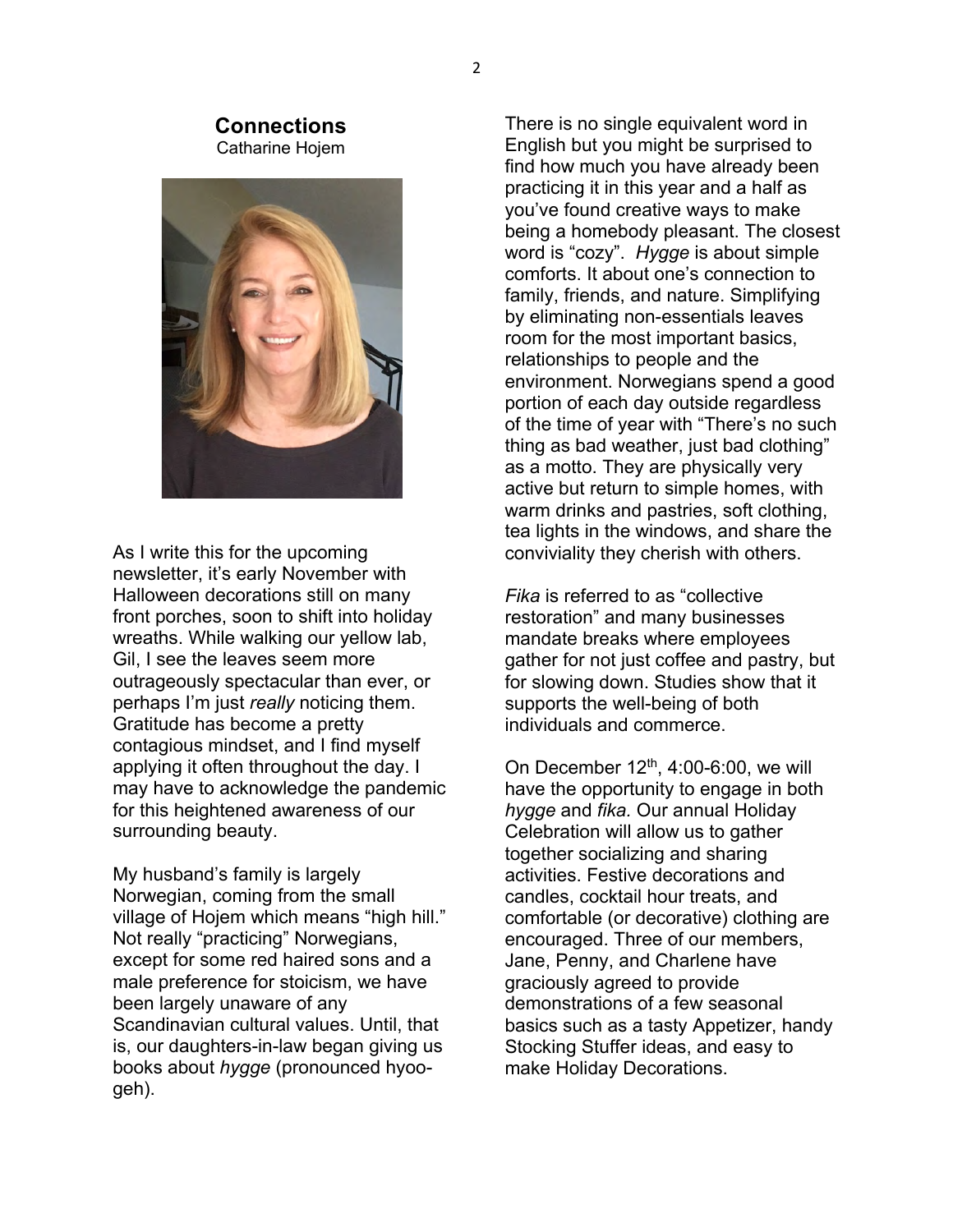In addition, we will look forward to you sharing items or memories which are especially meaningful to you. Hope to see you all!

\*\*\*\*\*\*\*\*\*\*



# **Holiday Gifting**

During this season of good will and sharing, if you are looking for local organizations that would welcome your generosity, here are several non-profits that provide resources to residents in Clackamas County:

- Clackamas Women's Services: 256 Warner-Milne, Oregon City. 888-654-2288, 503-655-8600. cwsor.org
- Lake Oswego "Meals on Wheels": 503-635-3758. https://lakeoswegomealsonw heels.org
- "I Love Lake Oswego" is run by local high school students. They address the "clothing gap" but currently are only accepting hygiene

items. 2301 Hazel Road, Lake Oswego. 503-882-0880. https://www.ilovelakeoswego .com/contact-us

- "Hunger Fighters Oregon" was established by Lake Oswego Junior High students. 2301 Hazel Road, Lake Oswego. 503-683- 3401. May donate through Amazon Smile, as well. https://www.hungerfightersor egon.org
- West Linn Food Pantry-1683 Willamette Falls Drive. 503-915-9446. http://www.westlinnfoodpantr y.com/#home
- Bloomin' Boutique (Clothes for houseless teens). 19376 Molalla Ave, Oregon City. 503-320-0789. https://bloominboutique.org
- The "Father's Heart" is a ministry for the houseless in Oregon City. 603 12<sup>th</sup> Street, Oregon City. Check online to see what they currently are accepting. 503.722.9780. https://tfhstreetministry.com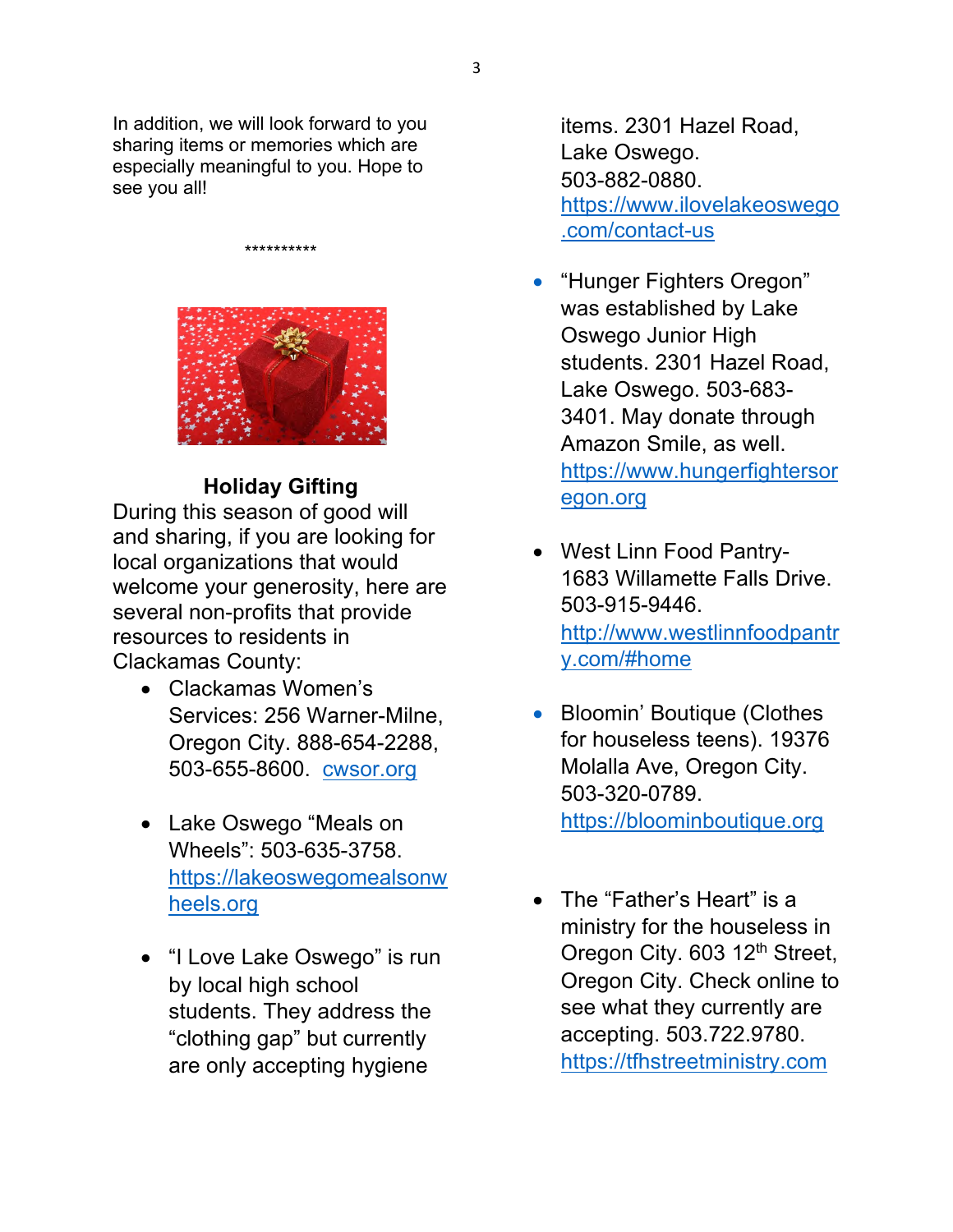

**2021-22 Membership Directory**  Marty Maharg Membership VP

In reviewing our 2021-22 Membership Directory we found, in addition to omitting Martha Schrader, seven spouses/partners previously listed were omitted. After the holidays, Jeanne-Marie and I will make the necessary corrections or additions and email them to you in January.

Best wishes for a happy and healthy holiday season!

## **Diversity, Equity, and Inclusion:** Marty Maharg

\*\*\*\*\*\*\*

On Monday, December 13 at 6:00pm, the Oregon Historical Society will continue their popular "Historians and the News" series with renowned historians Manisha Sinha, Ph.D. and Christopher McKnight Nichols, Ph.D.

Sinha and McKnight Nichols will discuss the relevance of her research in light of Reconstruction today, the nuanced constitutional implications of Texas's new anti-abortion legislation and the movement to remove statues and monuments across the US.

For more information and to register for this free Zoom event, please go to the OHS website https://www.ohs.org/events.



**Tuesday Books 4th Tuesday at 11:00am** 

Date: December 28 Book: *The Art Forger* by B A Shapiro

For more information, contact Lynda Bigler, libigler@easystreet.net

#### **Murder by the Book 2nd Wednesday at 12:00pm**

Date: December 9 Book: *The Postscript Murders* by Elly **Griffiths** 

For more information, contact Jane Taft, taft.jane@gmail.com or Stephanie Carter, secarter1@gmail.com

#### **Interpretive Books 3rd Thursday at 9:30am**

Date: December 16 Book: *The Woman in Black* by Madeleine St. John

For more information, contact Connie Irwin, irwinconnie44@gmail.com

#### **Thursday Evening Books 4th Thursday at 7:00pm**

Date: December 2 Book: *Kitchen Confidential* by Anthony **Bourdain** 

For more information, contact Suzanne Kaveckis, smkaveckis@icloud.com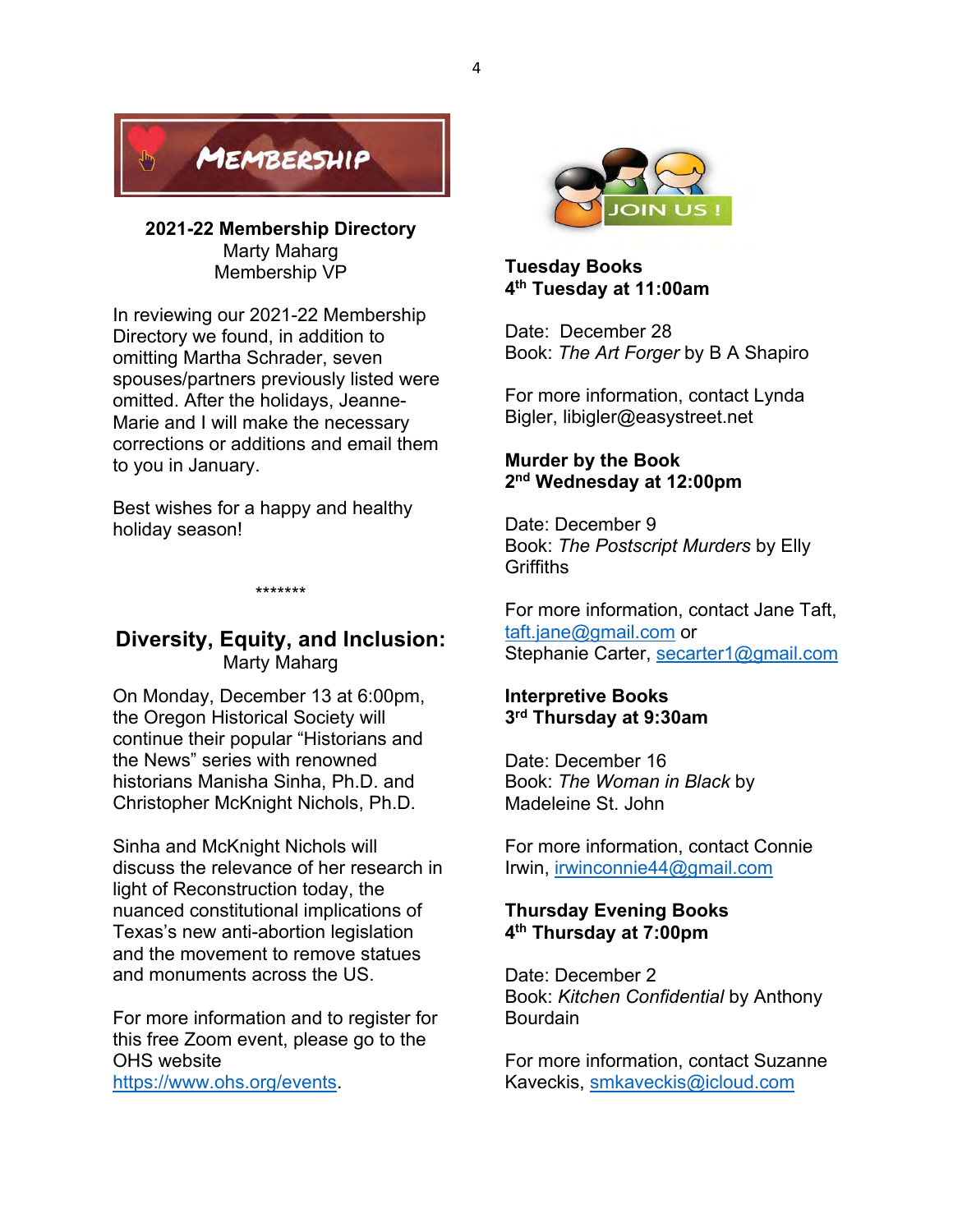#### **Non-Fiction Books 2nd Monday at 11:00am**

Date: December 13 Book: *Stubborn Twig: Three Generations in the Life of a Japanese American Family* by Laura Kessler

For more information, contact Mary Pat Silveira, mpsilveira@usa.net

### **Story Telling 3rd Monday at 3:00pm**

Date: December 20

For more information, contact Catharine Hojem, hojem2@gmail.com

**Public Policy & Advocacy 3rd Friday at 11:00am** 

Date: December 17

For more information, contact Sharron Noone, smnrrooe@aol.com



#### **Lunch Bunch 3rd Tuesday at 11:30am\***

 Lunch Bunch will take a break from restaurants and instead will meet at Stephanie Wagner's home for a relaxed, homey Christmas potluck. Please note the date has changed to **Tuesday, \*December 14th.** More information will be provided in the invitation to be mailed in early December.

To RSVP or inquire further, contact Marge Ransom at wrandmr68@yahoo.com or Charlene Vojtilla at charjoy8@gmail.com

# **Delightful Dining**

Date: December 17 Time: 6PM Location: Home of Martha Schrader Menu: Italian American Feast of the Seven Fishes, a traditional Christmas Eve meal.

To RSVP, please contact Jane Taft at taft.jane@gmail.com



**Mahjong anyone??**

Molly Divine would be very interested in forming an American Mahjong group if there is enough interest. This was an interest group in her previous branch in Arizona and all really enjoyed the weekly games. She has not played in person since the start of the Covid-19 lockdowns, but is hopeful that we wil be able to safely gather indoors by the spring of 2022.

If you are interested or have questions, please contact Molly at mollydivine1@gmail.com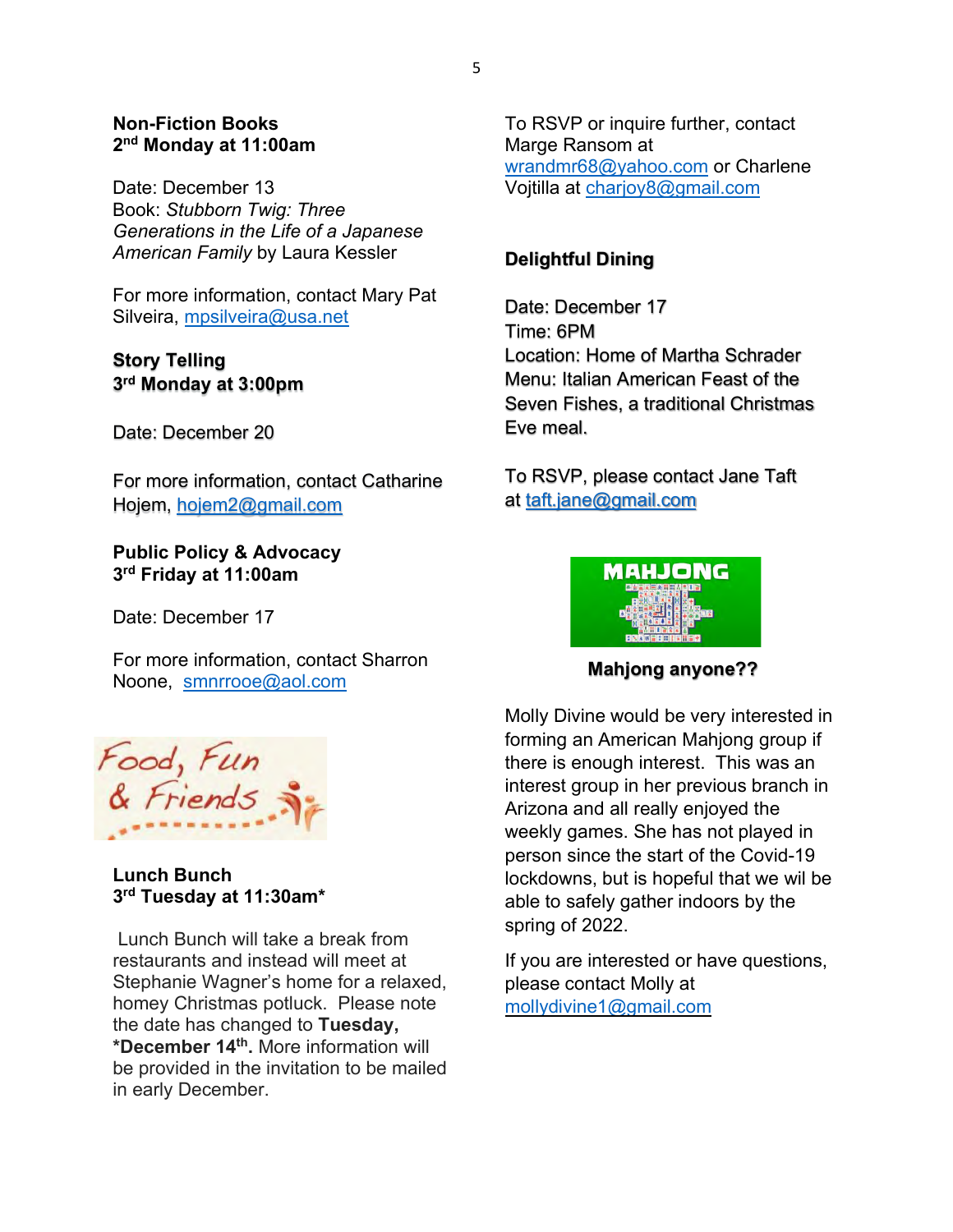| <b>December 2021</b>                              |                                          |                                                  |                                   |                                                                     |                                                                          |                         |  |  |  |  |  |
|---------------------------------------------------|------------------------------------------|--------------------------------------------------|-----------------------------------|---------------------------------------------------------------------|--------------------------------------------------------------------------|-------------------------|--|--|--|--|--|
| <b>Sunday</b>                                     | <b>Monday</b>                            | <b>Tuesday</b>                                   | Wednesday                         | <b>Thursday</b>                                                     | Friday                                                                   | <b>Saturday</b>         |  |  |  |  |  |
|                                                   |                                          |                                                  | $\mathbf{1}$                      | $\overline{2}$<br><b>Thursday</b><br><b>Evening</b><br><b>Books</b> | $\mathfrak{Z}$                                                           | $\overline{\mathbf{4}}$ |  |  |  |  |  |
| $\overline{5}$                                    | $\overline{6}$                           | $\overline{7}$<br><b>Board</b><br><b>Meeting</b> | 8<br><b>Murder by</b><br>the Book | $\overline{9}$                                                      | 10                                                                       | $\overline{11}$         |  |  |  |  |  |
| $\overline{12}$<br><b>Holiday</b><br><b>Party</b> | 13<br><b>Non-Fiction</b><br><b>Books</b> | 14<br><b>Lunch</b><br><b>Bunch</b>               | $\overline{15}$                   | 16<br><b>Interpretive</b><br><b>Books</b>                           | $\overline{17}$<br><b>Advocacy</b><br><b>Delightful</b><br><b>Dining</b> | $\overline{18}$         |  |  |  |  |  |
| 19                                                | 20<br><b>Story</b><br><b>Telling</b>     | $\overline{21}$                                  | 22                                | 23                                                                  | 24                                                                       | $\overline{25}$         |  |  |  |  |  |
| $\overline{26}$                                   | $\overline{27}$                          | 28<br><b>Tuesday</b><br><b>Books</b>             | 29                                | 30                                                                  | $\overline{31}$                                                          |                         |  |  |  |  |  |